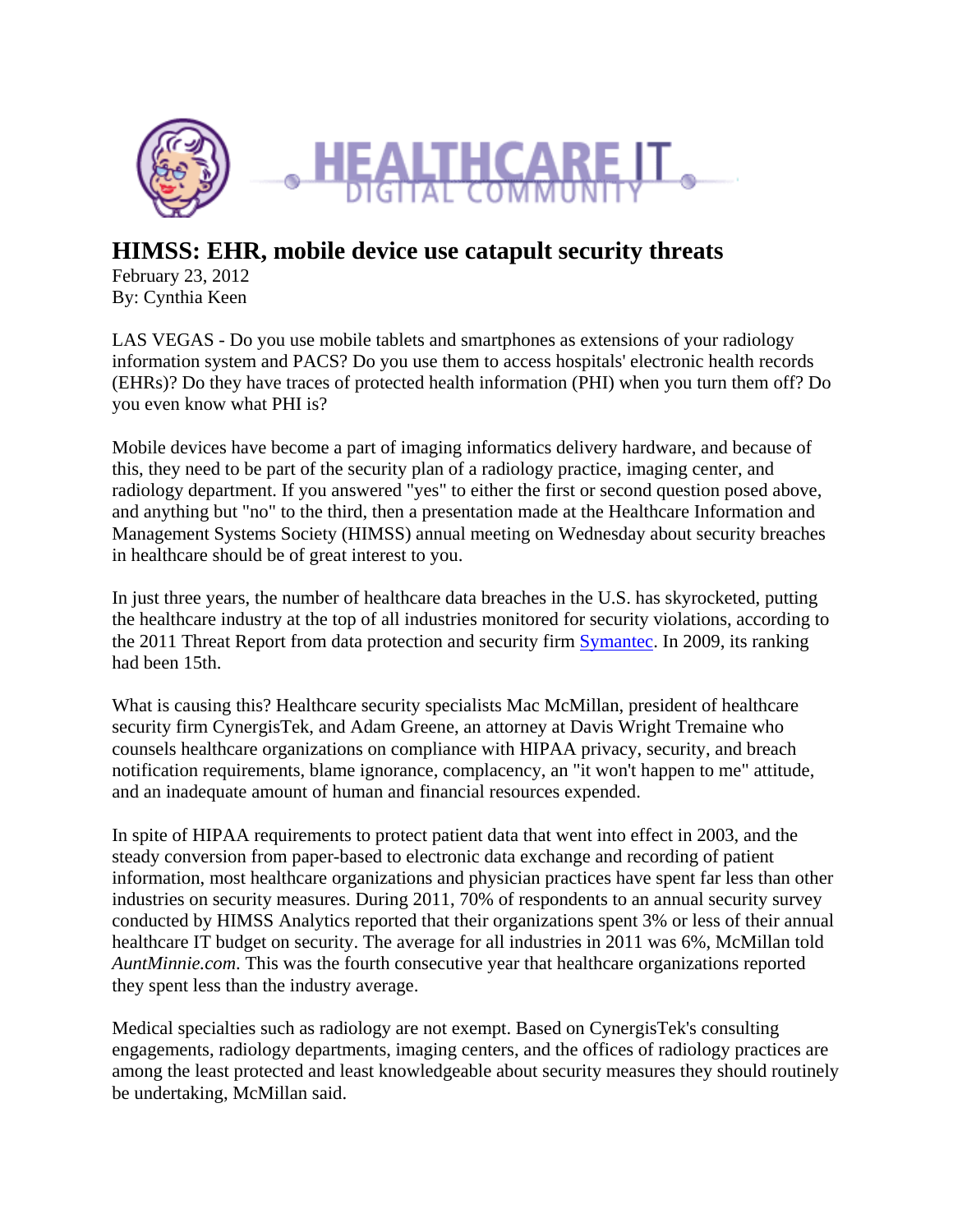## **Sobering statistics**

Data breaches affecting 500 or more patients rose by 32% in 2011. Between 2009, when reporting breaches to the U.S. Department of Health and Human Services (HHS) became mandatory, and October 2011, data on more than 18 million patients were compromised in 380 incidents. During this time, more than 30,000 breaches affecting fewer than 500 patients were reported, Greene said.

Interestingly, the number of breaches has remained relatively constant, averaging 18 major breaches a month. The rise in use of mobile devices has contributed to breach incidents, but it's not the only problem. Nor is malicious hacking, although healthcare is now included as a subject in hacker conferences such as Def Con and Black Hat.

The biggest problem is theft (52% of the total number of breaches) and loss (14%) of desktop and laptop computers, portable electronic devices including mobile tablets, storage devices such as flash drives, and smartphones. Unauthorized access represents 20% and improper disposal of medical records represents 5%. Hacking is attributed to 7%.

While the largest number of breaches of any type are paper-based (26% of the total), they only involve 3% of the more than 18 million affected patients. "You've got to steal records by the truckloads to get a high volume, but a single thumb drive can contain thousands of records. If you want to have a breach on a really huge scale, there is no substitute for electronic information. It has totally changed the nature of the threat landscape for the healthcare industry," Greene commented.

## **What to do?**

McMillan and Greene are quick to emphasize that theft and loss should not entirely be blamed on thieves outside the healthcare organization. An unsettling number of breaches are attributed to thefts of portable electronic devices and laptops from cars, public transportation, desks, briefcases, and purses of employees and physicians in transit.

Be concerned about your workforce, they advised. People forget to lock rooms where servers and backup tapes are stored. They forget to lock their desks.

Also, encrypt everything. Green pointed out that according to a well-respected security industry survey, only 60% of respondents in the healthcare industry reported encrypting mobile devices. Only 50% of backup tapes, 45% of any type of media, and 35% of servers and databases were encrypted.

Regularly conduct a thorough risk assessment and analysis of security measures, they recommended. Security is dynamic, and threats change over time, along with people, equipment, and software systems. When performing due diligence, engage an objective third party and adopt industry recognized IT security models. A number of models exist for healthcare organizations that can serve as benchmarks to measure compliance.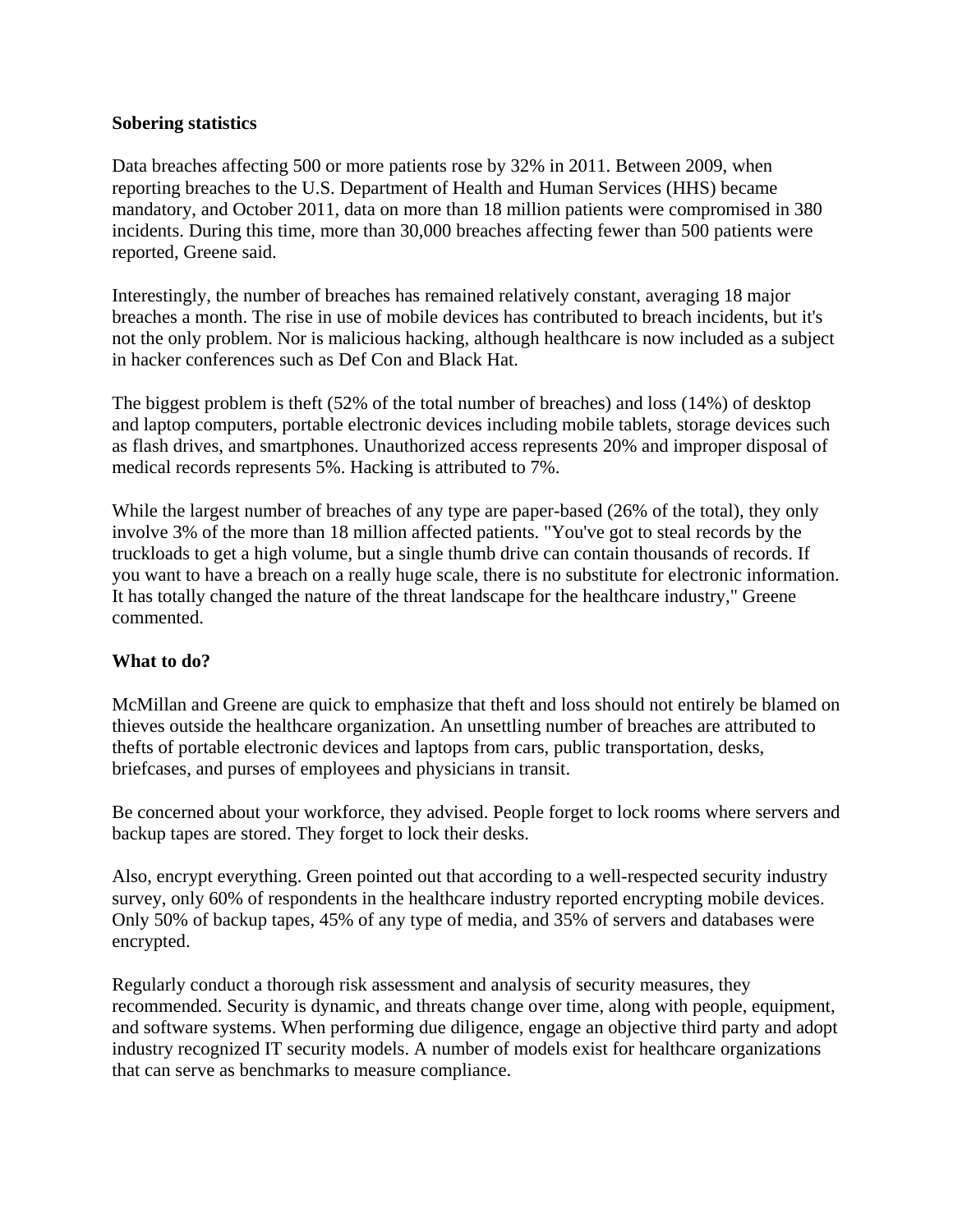Finally, develop a detailed remediation roadmap and a project plan to guide decisions, and provide IT staff with the training, tools, and resources to implement and maintain a robust security program.

## **Security practices of associates and vendors**

The most robust internal security program won't protect a healthcare organization from breaches caused by business associates. From 2009 through October 2011, only 22% of large breaches reported to HHS were caused by business associates, but these represented 62% of affected patients.

"We are seeing a trend of the largest breaches being caused by trusted partners," Greene said. "The aftermath can be devastating."

He referenced the multimillion dollar lawsuits filed against Science Applications International (SAIC), an EHR contractor for military healthcare provider Tricare, both of which are being sued for up to \$4.9 billion in class action lawsuits. Backup tapes containing records of 4.9 million retired military personnel and their families were lost in what has been attributed to a car theft as they were being transported from one facility to another in September 2011.

Stanford University Hospital has also found itself in the national media limelight. Names, diagnostic codes, and billing amounts for approximately 20,000 patients treated in its emergency department between March and August 2009 had been posted on a public website, Student of Fortune, for almost a year before being discovered. The homework help website had posted the information so that it could be used to show students how to create bar graphs.

How did the site get these data? The file was created by a subcontractor of one of the hospital's business associates, Multi-Specialty Collection Services.

The lesson to be learned is that healthcare organizations need to reduce risk when they give data to business associates by evaluating the security practices of business advisors, and by including security requirements in contracts. Perform due diligence, but allot time and resources - including third-party reviews and audits -- according to which business associates will have access to the largest amount of data, McMillan and Greene suggested. However, as in the case of SAIC, this is still no guarantee that data will be safe even in the hands of the most security-astute business advisors.

Healthcare organizations should also develop a vendor management security strategy, according to McMillan and Greene. Communicate your expectations with respect to data security. Who has access to data? Why? What are these individuals permitted to receive? How do they protect it on their site? How do they transmit data back and forth? When a contract terminates, how is data going to be disposed of? Security requirements should be clearly spelled out in the terms of a contract. This is especially applicable for RIS, PACS, and offsite archive vendors.